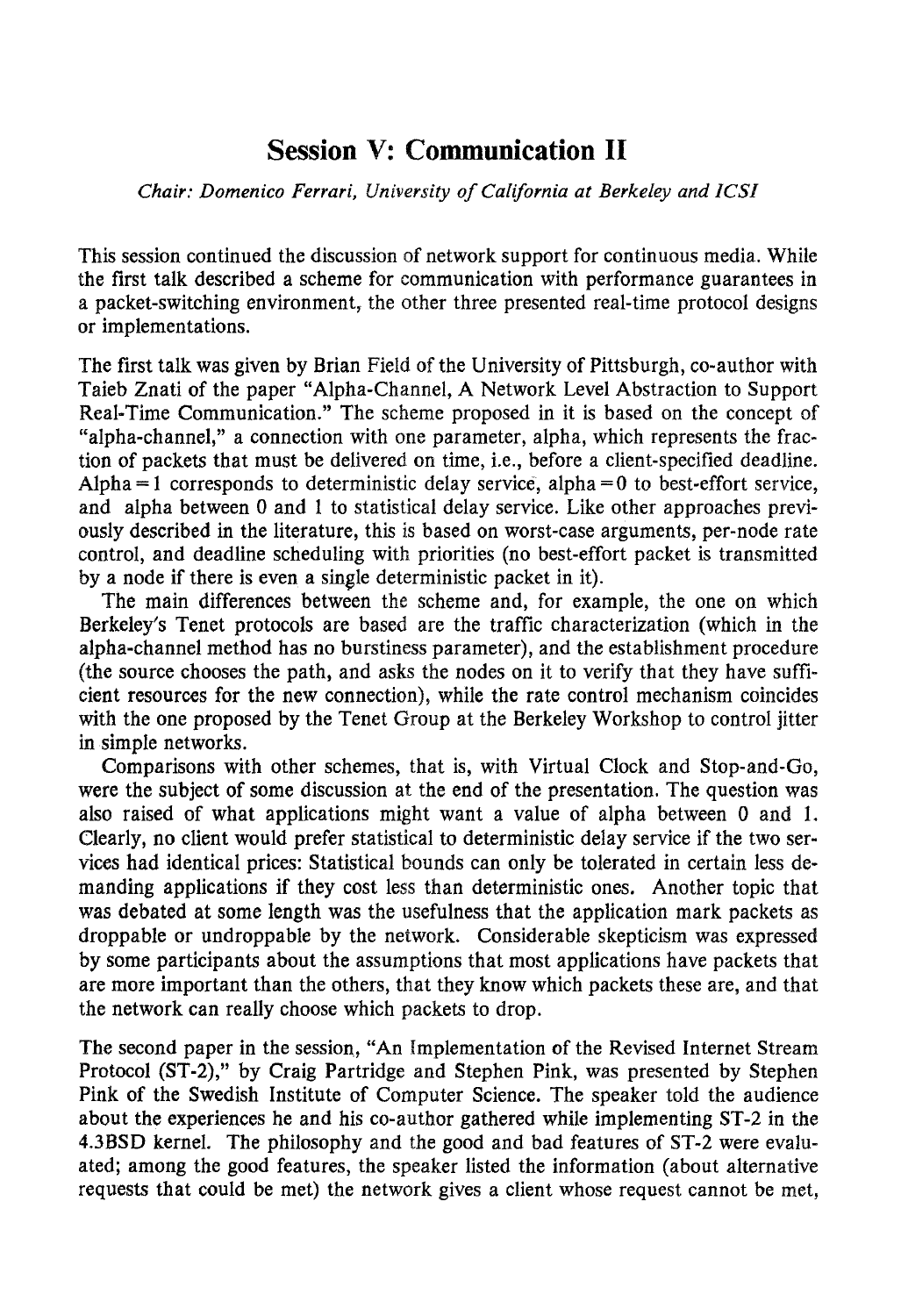and the ability a source has to specify the destinations of multicast messages; those listed among the problems were the almost complete separation of data and control paths (which may cause major difficulties when the server is recovering from certain failures), and the very large and extendible number of performance parameters to be specified.

The authors' statement that the need for state information to be kept along the path of a real-time connection, which is a fundamental aspect of ST-2's philosophy, is still "a subject of hot debate in the networking community" was a bit surprising, as this need was not seriously challenged by any of the workshop's attendees, unlike what happened in Berkeley during the previous edition of the workshop.

The discussion provided further details about the implementation, and some of the difficulties that were encountered in doing it within 4.3BSD (in particular, the modifications that had to be made to the "connect" system call). The code consisted of about 6,500 lines of C, in spite of the absence of the resource management functions (which ST-2 does not specify); the implemented version is expected to run on top of a protocol that provides performance guarantees and to capitalize on the resource management mechanisms of that protocol.

The last two talks in the session were concerned with two of the four protocols included in the prototype version of the Tenet real-time protocol suite being developed at the University of California at Berkeley and ICSI. The first of the talks was given by Anindo Banerjea of the University of California at Berkeley, and was based on the paper "The Real-Time Channel Administration Protocol" by him and Bruce Mah. The speaker described the structure and some of the features of the implementation of RCAP, the protocol in the suite to be used to set up and tear down real-time channels. A channel in the prototype Tenet suite is characterized by a minimum and a minimum-of-averages throughput bounds, a deterministic or statistical delay bound, an optional deterministic delay-jitter bound, and a loss probability bound. These bounds are specified by the client, and do not have to obey any non-obvious constraints in order to be acceptable by the service.

RCAP receives the values of these performance parameters and traffic specifications (coinciding with the throughput bounds) from the client, and tries to build a connection from source to destination that will provide the requested guarantees. A mechanism that establishes such a connection, or determines that it cannot be created along that path, in a single round-trip even in a complex internetwork was described in the talk, which covered the other functions of RCAP (channel teardown, status reporting) as well.

The question of call-blocking and of the vastly insufficient information that a yes/no answer by the establishment procedure gives the requesting client were discussed by several participants. An approach similar to the one proposed by ST-2, which provides the client with an alternative set of values for the performance parameters, was felt to be more convenient by some of the attendees. The speaker pointed out that what he had described was the prototype implementation of RCAP, which has been purposely kept simple for ease of experimentation. There is nothing in the design of RCAP that prevents the later introduction of much more sophisticated dialogues and negotiations between client and server.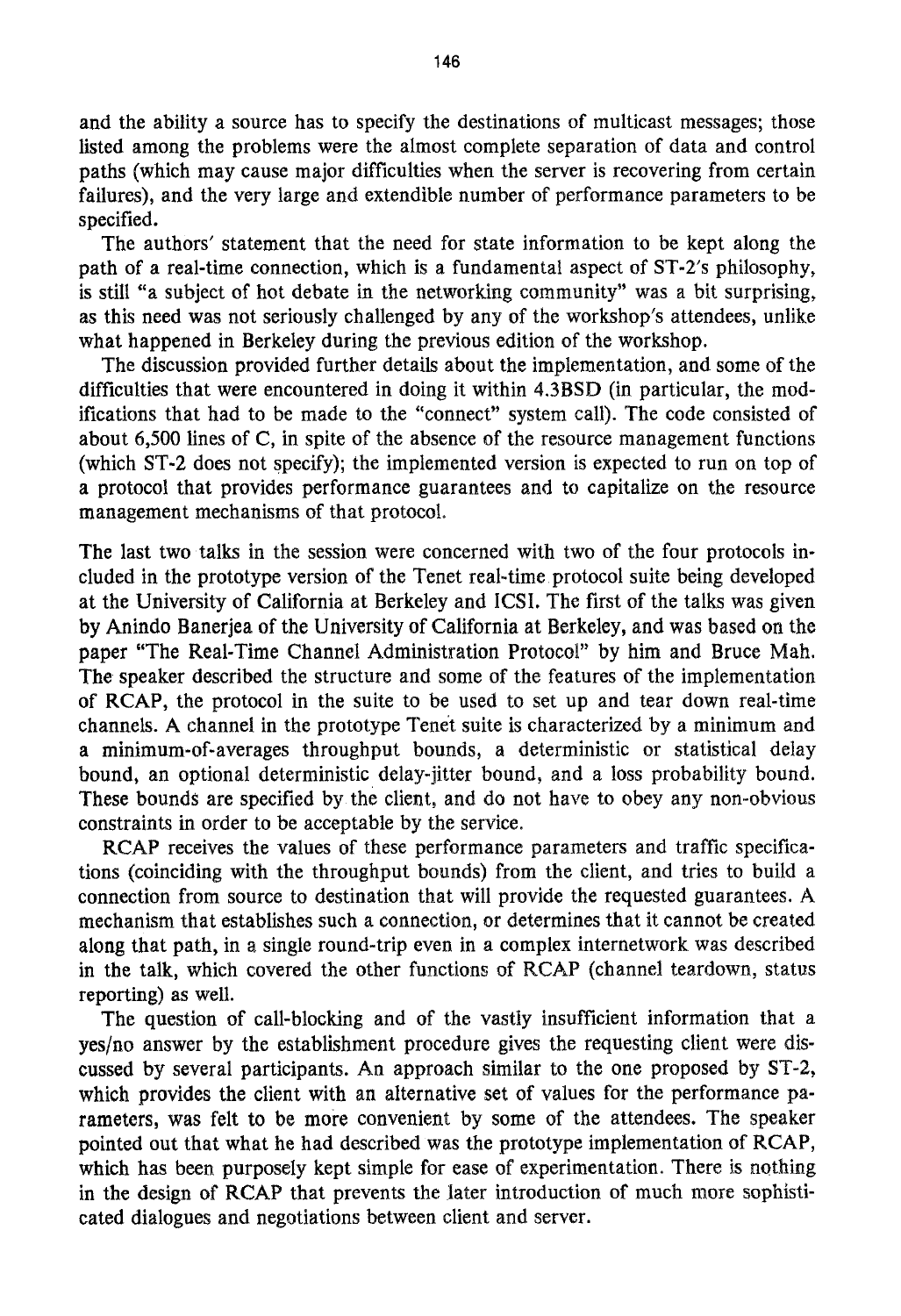The second of the Tenet talks in the session, which was also the last, was given by Bernd Wolfinger of the University of Hamburg. He co-designed the CMTP protocol while on sabbatical leave at ICSI, and described it in a paper co-authored with Mark Moran ("A Continuous Media Data Transport Service and Protocol for Real-Time Communication in High Speed Networks"), on which his talk was based. CMTP is one of the two transport protocols in the Tenet real-time suite; it is oriented towards the transmission of continuous-media (voice, high-quality sound, video) streams, while its companion protocol, RMTP, is message-oriented.

The service that CMTP provides, called CMTS, consists of the unreliable, periodic, and sequenced transfer of continuous-stream data units with guaranteed throughput, delay, and loss probability bounds. The client interface is fundamentally different from that of RMTP; the performance parameters and traffic characterization have purposely been designed for continuous-media applications, including descriptions of the burstiness due to compression and the allowed workahead.

CMTP translates the client-specified traffic and performance parameters into those that the underlying real-time network protocol, RTIP, expects. RTIP is relied on to provide the performance guarantees; since the nature of real-time communication precludes the use of the mechanisms for error control and flow control that account for most of the overhead and the size of traditional transport protocols, CMTP is a fairly lightweight protocol.

An aspect of CMTP that attracted quite a bit of attention during the discussion was the mechanism to start, sustain, and stop the transfer of stream data units. Questions were concerned with buffer management, synchronization, the desirability that the receiver communicate with the sender before and/or during transfers, and the handling of unexpected situations, such as a full buffer on the sender's side or an empty buffer on the receiver's. For most of these questions, the answers were easy: CMTP relies on the real-time services offered by RTIP, and can ask for guarantees that most of these situations will not occur, or will occur only with a very small frequency; those situations that depend on the behavior of the application can usually be handled by making allowances in the design for the inevitable uncertainties about that behavior; finally, recovery from failures of the underlying service will heavily rely on the recovery facilities of that service.

Not discussed, because of the shortage of time, were a number of intriguing issues; for example, the best transport protocol arrangement for real-time traffic: should there be a single universal transport protocol (e.g.,  $TP + +$ ), a few protocols to handle different types of traffic (e.g., RMTP for message-oriented traffic, and CMTP for continuous-media traffic), or media-specific protocols (e.g., one for video, such as PVP, one for voice, one for high-fidelity sound, and so on)?

Note: Stephen Pink's and Craig Partridge's paper is not contained in these proceedings. For information about their work contact steve@sics.se.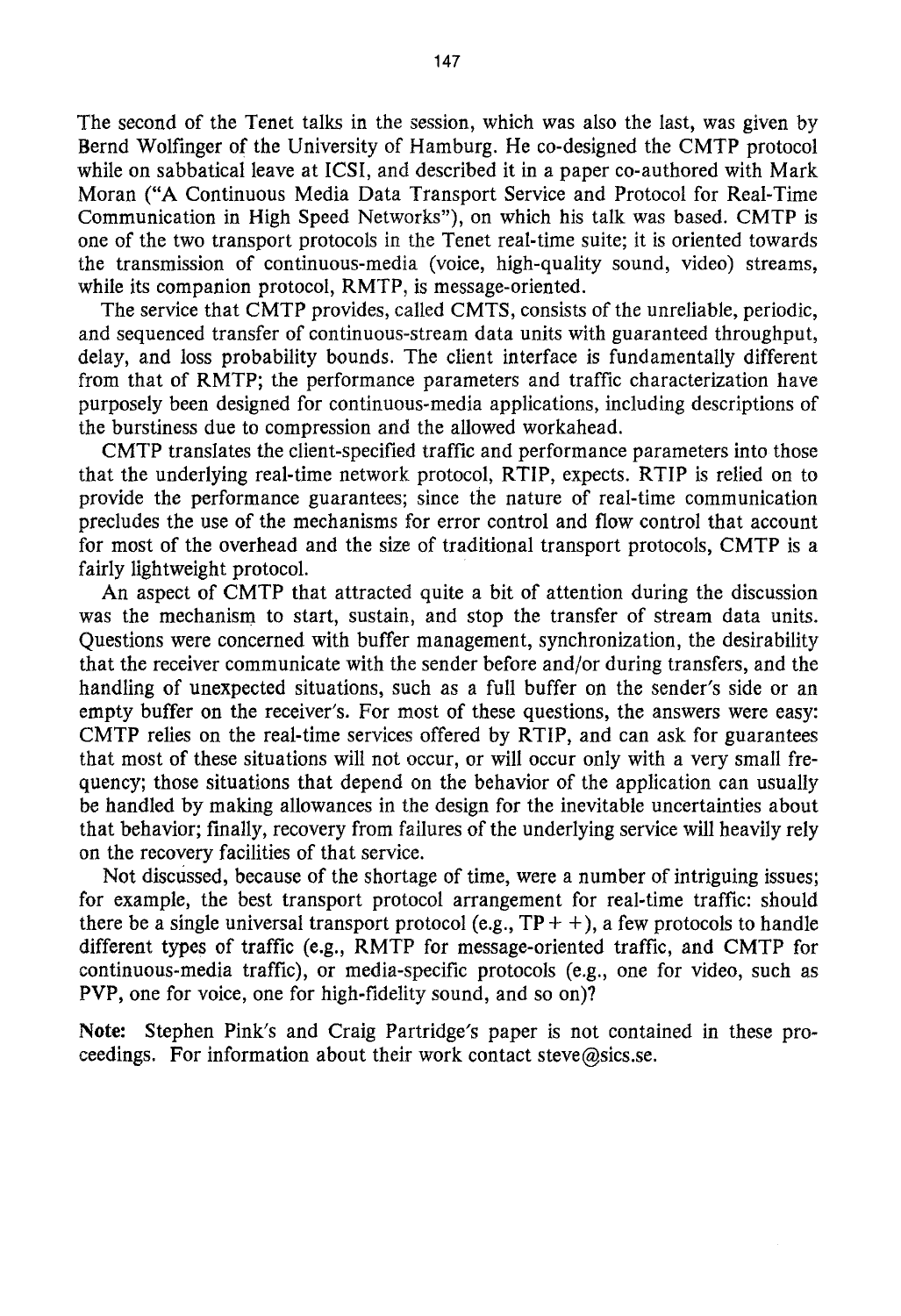# (g-Channel, A **Network Level** Abstraction **To Support** Real-Time Communication

Brian Field and Taieb Znatit<sup>3</sup> Computer Science Department (t Telecommunications Program) University of Pittsburgh Pittsburgh, PA 15260

#### **Abstract**

In this paper, we propose a network level abstraction called  $\alpha$ -channel to support the requirements of real-time applications, based on resource reservation and fixed routing. An  $\alpha$ -channel represents a simplex, end-to-end communication channel with guaranteed service characteristics, between two entities. Based on the value of  $\alpha$ , we define three classes of  $\alpha$ channels, namely a *deterministic*  $\alpha$ -channel ( $\alpha = 1$ ), a *statistical* (0< $\alpha$ <1) and a *best-effort*  $(\alpha=0)$ . The semantics of these classes derive from the percentage of on-time reliability that need to be supported by the  $\alpha$ -channel.

The primary attribute supported by the  $\alpha$ -channel is the *on-time* reliability. At the  $\alpha$ channel establishment phase, the sender specifies the *end-to-end delay* of each packet, the *maximum number* of packets to be generated during this delay, and the on-time reliability required. We described the basic scheme that our model uses to verify the feasibility of accepting a new  $\alpha$ -channel with guaranteed performance. A formal description of the proposed model and a sketch of the proof of its correctness is provided. We also present the preliminary results of a simulation experiment implementing the basic functionalities of the proposed scheme.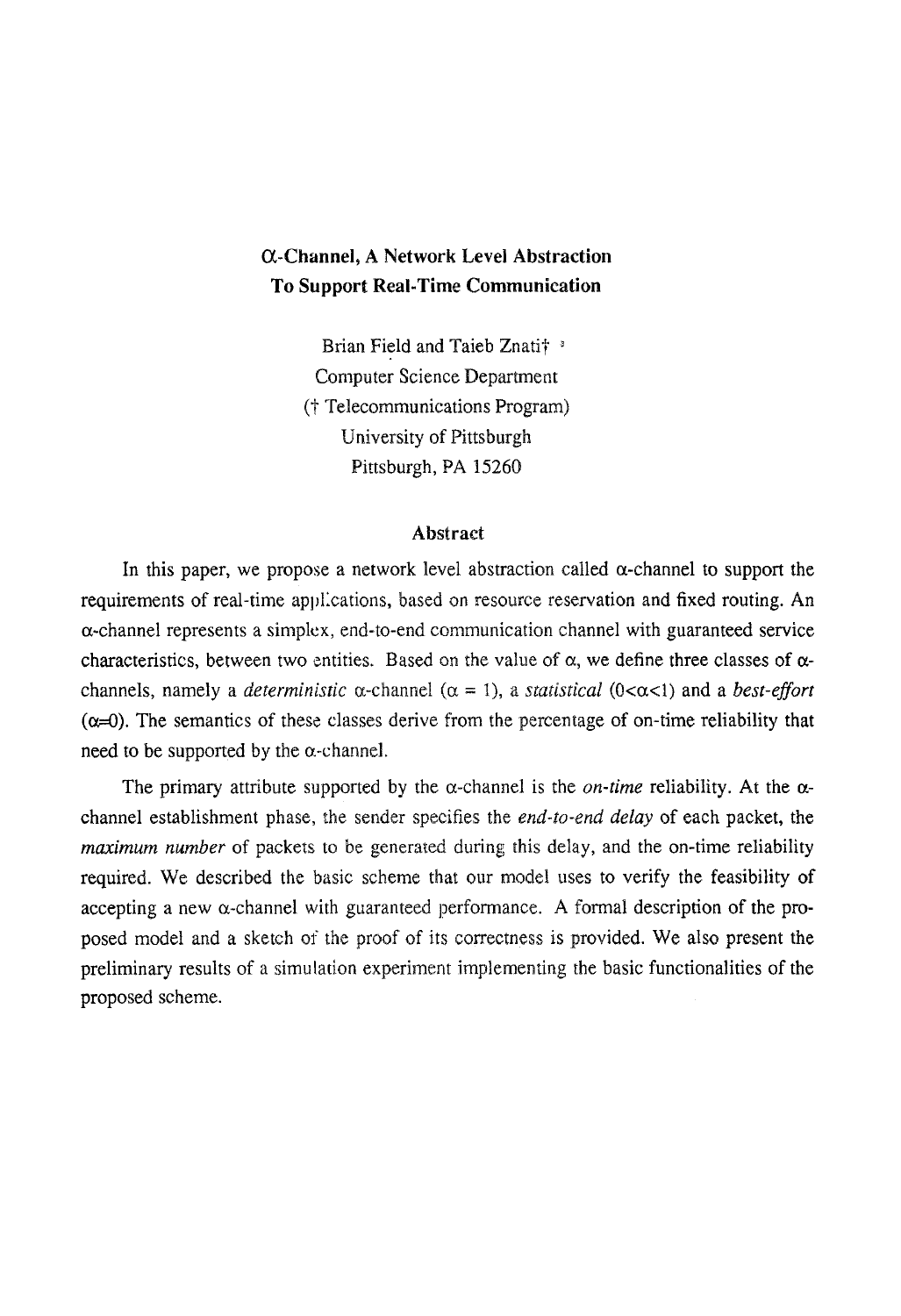# 1 Introduction

Recent advances in VLSI technology led to the development of innovative packet switching architectures such as Fast Packet Switches and Photonic Switches, and created opportunities for a new class of *real-time* applications [1].

The performance requirements of these applications span a wide range, in terms of throughput, reliability, jitter bounds and delay characteristics. The "best-effort paradigm" offered by the Intemet architecture, which proved to be very successful in the realization of a universal network in a heterogeneous environment is not adequate to support real-time traffic. The network protocol offers no guarantees about timely, reliable, or ordered packet delivery [2]. Circuit switching, which is the standard method for providing real-time performance, does not optimize the utilization of the network resources, and may be very inadequate for short transmissions, where the connection setup overhead is prohibitive with respect to the duration of the transaction. Furthermore, the scheme offers no provision for specifying data rates or limits on delays, and supports no guaranteed performance.

More recently, a number of schemes which aimed at providing performance guarantees based on virtual-circuits, resource reservation and fixed routing have been proposed [3,4,5,6]. A rate based network control system which provides guarantees for average throughput was proposed by Zhang [5]. The mechanism used is based on the concept of the "virtual clock", and aims primarily at regularizing the data flows according to the average throughput. The scheme does not provide guarantees to support end-to-end deadlines, and does not support an adequate buffer management scheme to limit packet loss due to buffer overflow. Another project, Multiple Congram Oriented High Performance Internet Protocol (McHIP), aims at providing variable grade services with guarantees for communication across subnets with diverse capabilities [4]. Subnets are characterized by a set of performance parameters, and their interconnection is achieved based on high speed gateways with all data delivery functions implemented in hardware. Furthermore, each subnet may have a designated resource server which keeps record of the established channels and the available resources. The network makes explicit resource allocation decisions at the time of connection establishment based on the requirements specified by the user. The authors, however, do not provide a clear definition of the connection semantics and the scheme used for implementing these connections.

The DASH communication system provides an abstraction called Session Reservation Protocol (SRP) [6]. An SRP is a simplex stream characterized by a set of performance, reliability, and security parameters. The model, designed to be independent of the transport protocol and compatible with the IP protocol, is based upon the "linear bounded arrival process". The DASH resource model describes a set of primitives that allow a user to express workload characteristics and performance requirements. A negotiation algorithm embodied in the SRP allows the user to negotiate reservation of the distributed resources.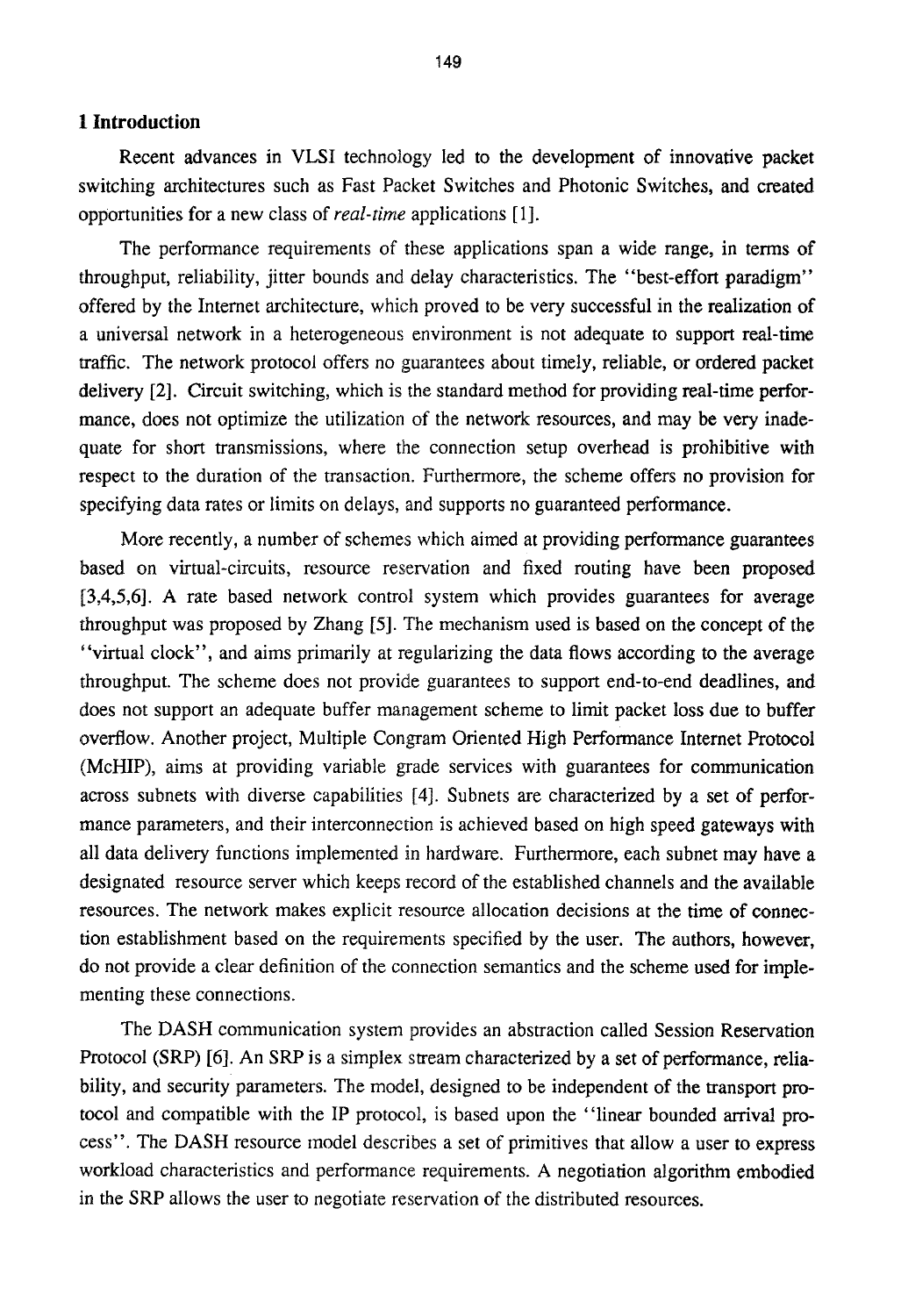Ferrari and Verma have proposed a real-time channel that guarantees end-to-end performance. The real-time channel is viewed as a binding contract between the client and the network. The client describes the characteristics of the traffic and specifies a set of performance requirements to be supported by the network. Based on these specifications, the network attempts to create a connection with fixed routing and performance bounds for each node along the path from source to destination. This is accomplished by computing the best performance guarantees for each node along the path, and making tentative resource reservations. The computation of the offered guarantees is based upon processing power, buffer capacity and the bandwidth of the links, and takes into consideration the requirements of the currently guaranteed real-time channels. Based on the performance guarantees accumulated **and the** guarantees requested, the destination channel determines whether the new channel is accepted or rejected. In the former case, the destination node adjusts the guarantees of each **node** along the path to the required guarantees to support the new channel, and sends a confirmation message along the same path to reserve the required resources. By controlling admission of new channels, the network ensures that it can meet its guarantees.

To support the requirements of real-time applications, we propose a network level abstraction called  $\alpha$ -channel. An  $\alpha$ -channel is a communication channel between a source **and** a destination, characterized by a set of performance attributes which reflect the requirements of the application. Upper layers, which view the  $\alpha$ -channel as an end-to-end abstraction, specify the requested performance characteristics in quantitative terms when requesting the establishment of the connection. Based on the performance specifications requested by the upper layers and the current status of the network, the underlying delivery system either accepts and guarantees the specified performance attributes or denies the request.

Our scheme differs from the scheme described above primarily in terms of the specifications characteristics of the real-time channel, the mechanism used to establish a **new** channel, and the mechanisms used to maintain the specified rate among the node along the routing path.

In the first section of the paper, we introduce the concept of the  $\alpha$ -channel. The proposed resource reservation model used to guarantee the requested performances is described in section 2. Issues related to the the management of the queues of a switching node are discussed in the last part of this section. The last section is dedicated to the description of the preliminary result of a simulation experiment.

#### **2 o~-Channel, A Network Level Abstraction**

Without proper characterization of the network components and without any resource allocation, it is extremely difficult, if not impossible, to provide predictable performance [11]. Two approaches are used to provide network performance guarantees. The first approach is to over-engineer the network to the extent that an application is certain to get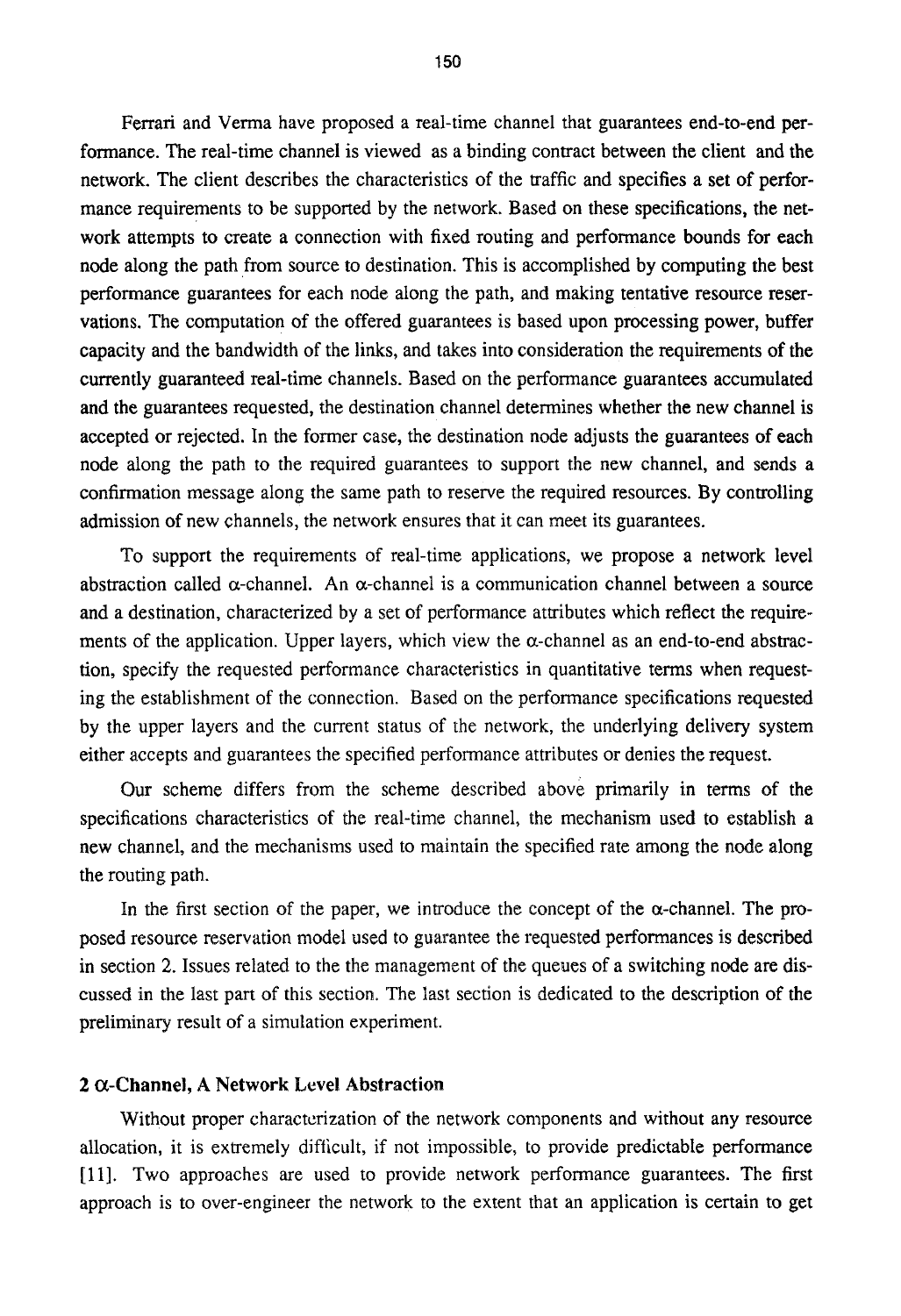the resources it needs. Thus, the applications can be unconstrained in its resource usage and still receive the guaranteed level of performance. In a high speed network, this approach would require prohibitively large amount of resources.

The second approach involves monitoring and controlling resource allocation and usage for each application. This approach requires that an application specifies its **resources needs** a priori, and unless its needs can be met, it is blocked or rejected. Once started, mechanisms are provided to ensure that the application does not use more resources than requested. Because every application uses only its share of resources, all performance needs can be met. This approach is adopted in our definition of the  $\alpha$ -channel.

#### 2.1 Specification of the Semantics of  $\alpha$ -channels

An  $\alpha$ -channel represents a simplex, end-to-end communication channel between two entities, a *sender* and a *receiver*. The sender requests an  $\alpha$ -channel by specifying the realtime performance characteristics required by the application. The primary performance attribute supported by the  $\alpha$ -channel is the *on-time reliability*. This attribute represents the minimum percentage,  $\alpha$ , of this channel's packets that must be delivered on time, assuming that no failures occur among the nodes of the fixed routing path. The value  $(1 - \alpha)$ **represents,** therefore, the percentage of traffic that need not be delivered on time. In our scheme, this percentage of traffic will be Considered best effort and will only be serviced if the current conditions of the node permits.

Based on the value of  $\alpha$ , we define three classes of  $\alpha$ -channels. The semantics of these classes derive from the percentage of on-time reliability that need to be supported by the  $\alpha$ channel. The first class, *deterministic*  $\alpha$ -channel ( $\alpha = 1$ ), requires that all of the generated traffic is delivered on time. The second class, *statistical*  $(0<\alpha<1)$ , requires that only a percentage  $\alpha$  of the generated traffic is delivered on time, while the rest of the traffic will only be considered if the current conditions of the node permit. Finally, the third class, *best-effort*   $(\alpha=0)$ , is characterized by the absence of guarantees.

In the following section, we describe the resource reservation model used to guarantee the requested performance.

# **2.2 Resource Reservation Model Specification**

At the a-channel creation time, a sender specifies the *end-to-end delay* of each packet, *the maximum number* of packets to be sent during this delay, and the *on-time reliability*  required.

For each request, the network must identify a path from the source to the destination that can support the requested  $\alpha$ -channel. This identification process consists of two parts. In the first part, a possible set of paths from the source to the destination is identified. The second part of this process consists of verifying that each node on a possible path can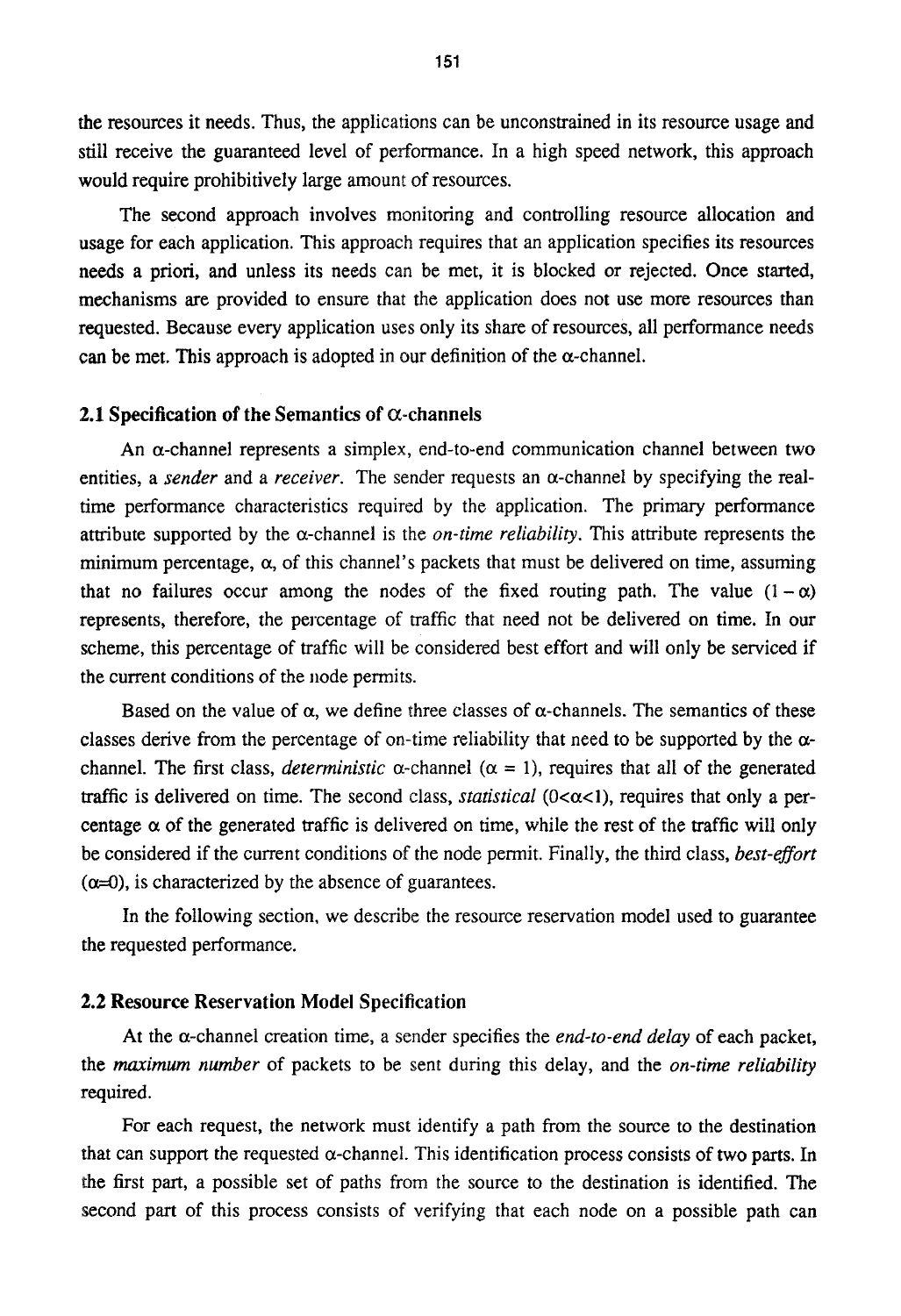support the real-time requirements of the new  $\alpha$ -channel without violating those already guaranteed. In this paper, only the second issue is considered. The issues related to efficiently identifying possible paths to handle real-time traffic is currently being investigated. We assume that the network can generate a list of possible paths from the source **to**  the destination. Each node along the path is required to support exactly  $\alpha$  percent of the source generated traffic. The switching nodes rely on the source node to appropriately tag  $\alpha$ percent of the traffic as requiring deterministic service.

Given a possible path, the proposed  $\alpha$ -channel verification algorithm is then run on the nodes to determine the feasibility of accepting the new  $\alpha$ -channel. This is achieved in our scheme by the *Channel Acceptance* process. All accepted  $\alpha$ -channels are then managed by **the** *Run-Time Support* process.

#### **2.3 Channel Acceptance Process**

This process is responsible for determining whether to accept or reject a newly generated  $\alpha$ -channel. Based on the specifications of the  $\alpha$ -channel, the process determines whether the new  $\alpha$ -channel can be serviced such that its real-time requirements are met, and all existing  $\alpha$ -channels requirements continue to be guaranteed.

As stated above, the only information provided to the node specifies the maximum number of arrivals per node delay and does not provide any specification of the arrival pattern. The per node delay is the end-to-end delay divided by the length of the routing path. Consequently, the Channel Acceptance process must consider the worst case arrival pattern. This occurs when all packets arrive simultaneously at the node, and all  $\alpha$ -channels are operating at their maximum rate. Under these conditions, the Run-Time Support process must be capable of processing the offered traffic without violating the deadline requirements.

#### **2.4 Verification Model**

The main idea underlying our verification scheme is based on the relationship among **the** maximum number of packets received by a given node over a given time interval, the per-packet processing time and the delay a packet may suffer at that node. This relationship may be stated as follows:

*The knowledge of both the maximum number of packets received by a given node over a given time interval and the per-packet processing time determines the maximum delay a packet may suffer at that node.* 

Given that our scheduling policy is driven by the earliest deadline packet first, the process of determining whether an  $\alpha$ -channel is acceptable consists of verifying that the above relationship holds in the case where: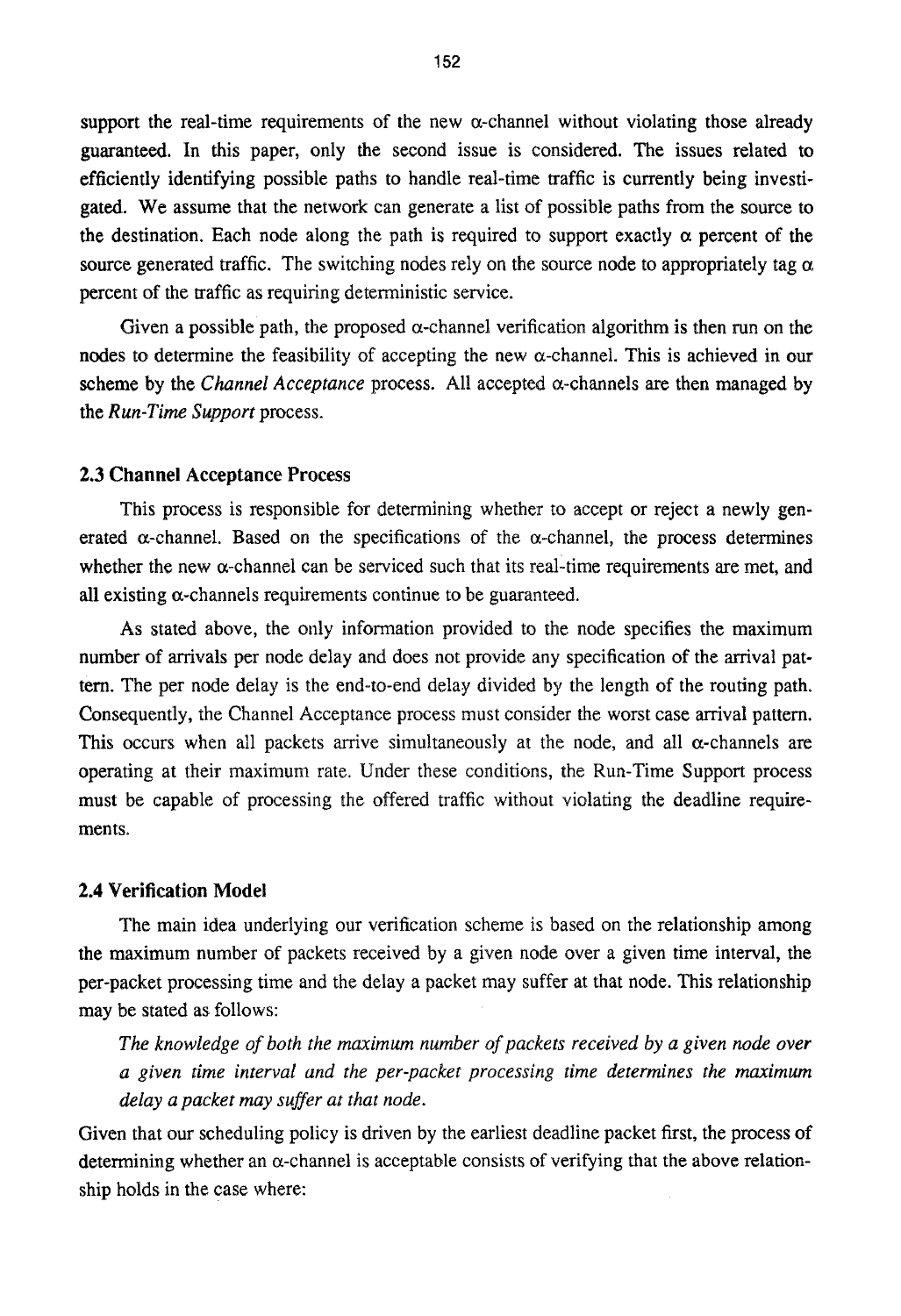- The given time interval is the per-node delay of the  $\alpha$ -channel,
- The maximum number of packets is the total number of packets received from all  $\alpha$ channels over this time interval that require deterministic service, and
- The packet processing time for a given  $\alpha$ -channel.

In the following, a more formal description of the scheme is provided.

# 2.4.1 Formal **Specification of** the Model

Let c be an  $\alpha$ -channel going through node n. The  $\alpha$ -channel c is characterized by :

- The maximum amount of time,  $\Delta_c$ , any packet from  $\alpha$ -channel c may be delayed at node n,
- The maximum number of packets,  $N_c(\Delta_c)$ , generated by  $\alpha$ -channel c during any interval of size  $\Delta_c$ . Therefore,  $\alpha_c \times N_c(\Delta_c)$  represents the number of packets from  $\alpha$ -channel, c, that need to be serviced by node n during any interval of size  $\Delta_c$ .

The deadline of packet p from  $\alpha$ -channel c may be define as  $\delta_c(p) = a_p + \Delta_c - \rho$ , where  $a_p$  is the arrival time of packet p at node n, and p is the processing time of a packet from  $\alpha$ channel c.

Based on the above characteristics, the model used to verify the feasibility of accepting an  $\alpha$ -channel is based on the following theorem.

# Theorem:

Let 1, 2,  $\cdots$  N be the  $\alpha$ -channels currently supported by node n such that  $\Delta_i \leq \Delta_j$  if  $i < j$ , and  $N_k(\Delta_k)\times \rho \leq \Delta_k$ , for all  $k = 1, 2,... N$ . Furthermore, assume that the packet scheduling algorithm is based on the earliest deadline. Then, if for all  $k = 1, 2, \cdots N$ ,

$$
\sum_{i=1}^{k-1} W(i,k) + \alpha_k \times N_k(\Delta_k) \times \rho + \rho \leq \Delta_k,
$$

then

$$
delay_{p^k} \leq \Delta_k
$$
, for all  $k = 1, 2, ..., N$ ,

where  $delay_{p^k}$  is the delay observed by a packet,  $p^k$ , from  $\alpha$ -channel k, and  $W(i, k)$  ( $i < k$ ), represents the amount of time to service the maximum number of deadlines from  $\alpha$ -channel i that occur during any interval of size  $\Delta_k$ , in the worst case.

The worst case pattern of arrivals of two  $\alpha$ -channels *i* and *k* occurs when the packets from  $\alpha$ -channel *i* arrive in a way such that the deadline of the first packet coincides with the arrival of a packet from  $\alpha$ -channel k and continue to arrive at their maximum predefined rate, as illustrated by Figure 1. Based on this observation, the quantity  $W(i, k)$  may be computed by counting the maximum number of deadlines that can occur during an interval of size  $\Delta_k$ . The number of deadlines in this interval is distributed among the three regions,  $R_1$ ,  $R_2$ , and  $R_3$ . The first region,  $R_1$ , contains  $\alpha_i \times N(\Delta_i)$  deadlines. The cumulation of servicing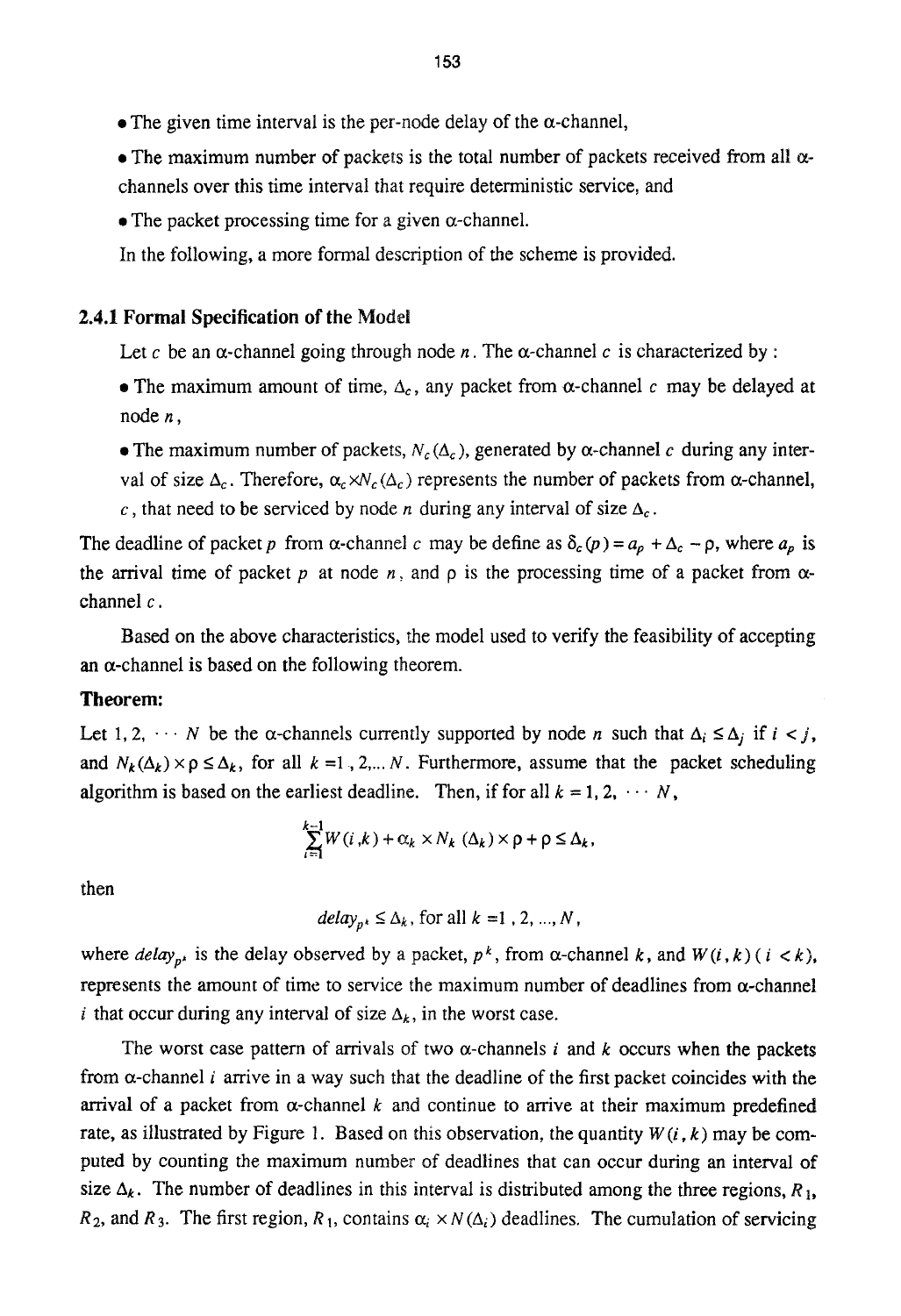these deadlines specifies the size of the region. The second region,  $R_2$ , contains the number of intervals of size  $\Delta_i$  completely embedded in an interval of size  $\Delta_k - R_1$ . The amount of time required to service the deadlines that may occur within  $R_2$  may be computed as  $\left| (\Delta_k - R_1)/\Delta_i \right| \times N_i(\Delta_i) \times \alpha_i \times \rho$ . Finally,  $R_3$  can be expressed as  $R_3 = \Delta_k - R_1 - R_2$ . Thus a deadline from  $\alpha$ -channel *i* will only need to be serviced during  $R_3$  if  $\Delta_i - \alpha_i \times N_i(\Delta_i) \times \rho \le R_3$ , in which case the number of deadlines from  $\alpha$ -channel *i* that will require service during  $R_3$  is  $|R_3 - (\Delta_i - \alpha_i \times N_i(\Delta_i))| + 1$ . Therefore, the value of *W*(*i*, *k*), in the worst case, during an interval of size  $\Delta_k$ , may be expressed as:

$$
W(i, k) = R_1 + \left[ (\Delta_k - R_1) / \Delta_i \right] \times N_i(\Delta_i) \times \alpha_i \times \rho + (\left[ R_3 - (\Delta_i - \alpha_i \times N_i(\Delta_i)) \right] + 1) \times \rho
$$

Based on the above theorem, the Acceptance Algorithm may be stated as follows. Let  $C_n$  = the set of  $\alpha$ -channels currently supported by *n*. Assume that  $|C_n| = N - 1$ . Furthermore, let  $k$  be a new  $\alpha$ -channel requesting to be established and assume that  $\Delta_1 \leq \Delta_2, \dots \leq \Delta_{k-1} \leq \Delta_k < \Delta_{k+1} \dots \leq \Delta_N$ . The new  $\alpha$ -channel k is accepted if and only if the two following conditions are satisfied.

$$
\sum_{k=1}^{k-1} W(i,k) + \alpha_k \times N_k(\Delta_k) \times \rho_k + \rho \leq \Delta_k
$$
 (i)

and

$$
\sum_{i=1}^{k+j-1} W(i, k+j) + N_{k+j}(\Delta_{k+j}) \rho_{k+j} + \rho \le \Delta_{k+j}, \text{ for all } j = 1, 2, \cdots (N - K). \tag{ii}
$$

Sketch of the proof:

According to the previous theorem, if conditions (i) and (ii) are verified, then any channel i  $\in C_n$ , *delay<sub>pi</sub>*  $\leq \Delta_i$  for all  $p^i \in i$ . Consequently  $\alpha$ -channel k must be accepted. Otherwise admission of the new  $\alpha$ -channel into the network causes the guarantees of at least one  $\alpha$ channel to be violated. Consequently, the new a-channel must be rejected.

In the next paragraph, we describe the run-time support process to service deterministically packets in a switching node.

## 2.5 Run.Time Support Process

In order to guarantee real-time requirements, the Run-Time Support process must provide deterministic packet service. This can be accomplished if the process can determine the order in which all packets are to be serviced, given any arrival pattern. In the following sections, a description of the basic scheme used to manage different queues in the switching node and the policy used to allocate the CPU to these packets is provided.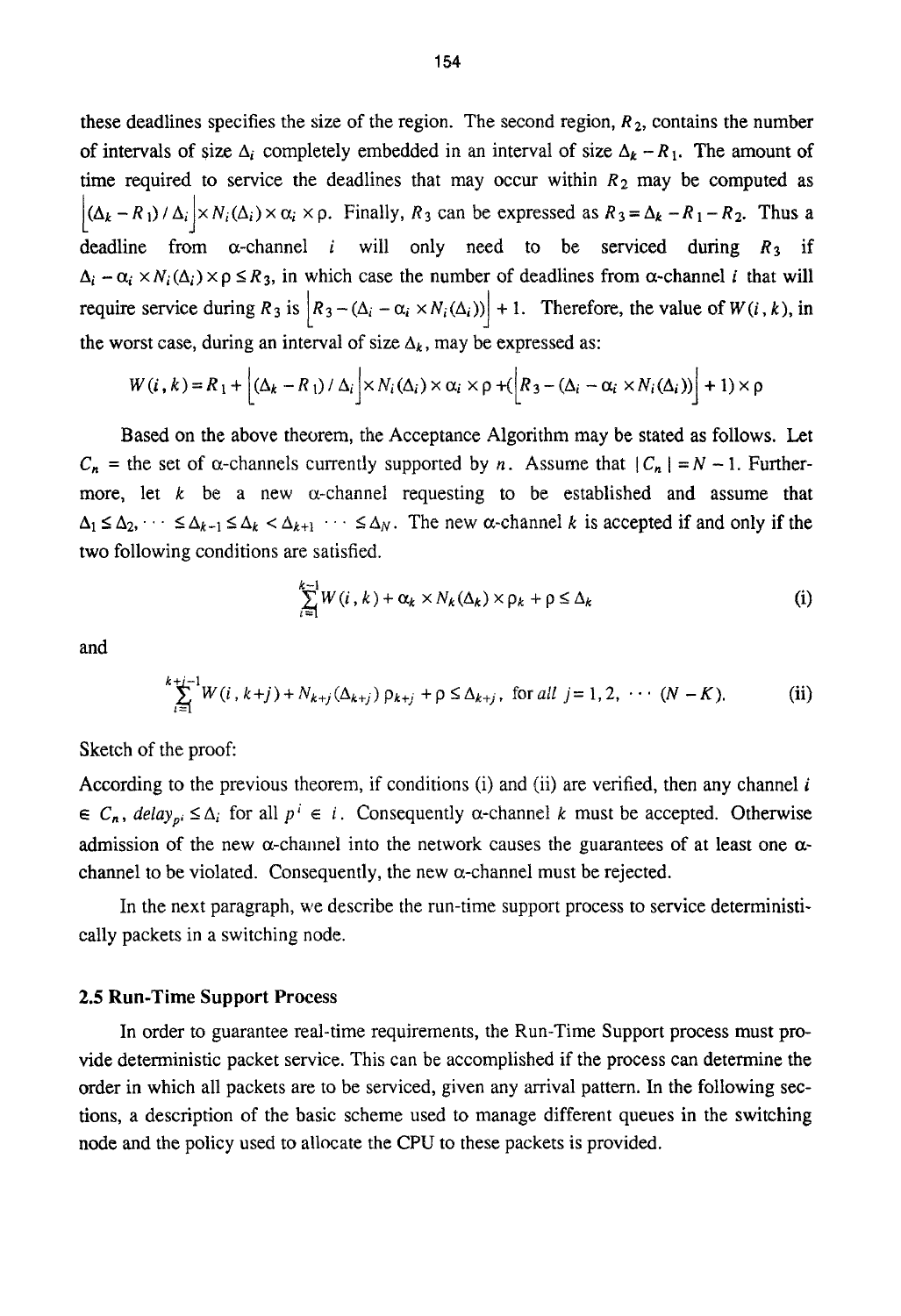#### **2.5.1 Processing Node Configuration**

Each packet switching node contains a *service queue* and a set of *a-channel rate regulator queues.* These queues are managed by two entities, namely a *service queue manager,*  and an  $\alpha$ -*channel rate regulator*. The configuration of the switching node is illustrated in Figure 2.

The service queue manager waits on the service queue. This queue contains all packets that are currently eligible to be serviced by the CPU. The  $\alpha$ -channel rate regulator monitors the rate regulator queues. The switching node provides a rate regulator queue for **each**   $\alpha$ -channel currently supported by that node. The rate regulator is responsible for moving packets from the regulator queues into the service queue. In the next sections, a more detailed description of the basic operations performed by these two entities and the policies used to move packets from the rate regulator queue into the service queue is provided.

# **2.5.2 Service Queue Manager**

As stated previously, the service queue contains all packets that are eligible to be serviced. These packets are ordered based on their deadlines. Packets with shorter deadlines are serviced before those with larger deadlines. When a packet has finished receiving service from the CPU, the service queue manager provides the CPU with the packet currently holding the shortest deadline in the queue. This packet may be labeled as best-effort, in which case the service queue manager must first verify that no packets requiring deterministic service is currently awaiting service. If there are no deterministic packets in the service queue, then the best-effort packet is serviced. Otherwise, the best-effort packet is dropped, and the next packet in the queue is considered. This continues until the next most eligible deterministic packet is located. Consequently, best-effort packets are only serviced if **no**  deterministic packets are awaiting service.

#### **2.5.30~-channel Rate Regulator**

The primary responsibility of the flow regulator is to maintain the flow rate of **each**  channel at each switching node. This is necessary to ensure that the number of packets arrival a node may see does not exceed the prescribed rate of the  $\alpha$ -channel. The rate regulation can be done in one of several ways. One way to monitor the rate of the  $\alpha$ -channel is to maintain a list of departure times for the last several packets from this channel. The first packet in the regulator queue is moved into the service queue only when servicing it, **and**  therefore sending it to the next node, will not violate the arrival rate at the next node. This can be achieved if the current history is maintained and used to determine when the first packet can be moved into the service queue. Maintaining the current history list, however, may necessitate the recording of a large number of packets an  $\alpha$ -channel over its prescribed interval, thereby making the technique very expensive. This problem can be alleviated by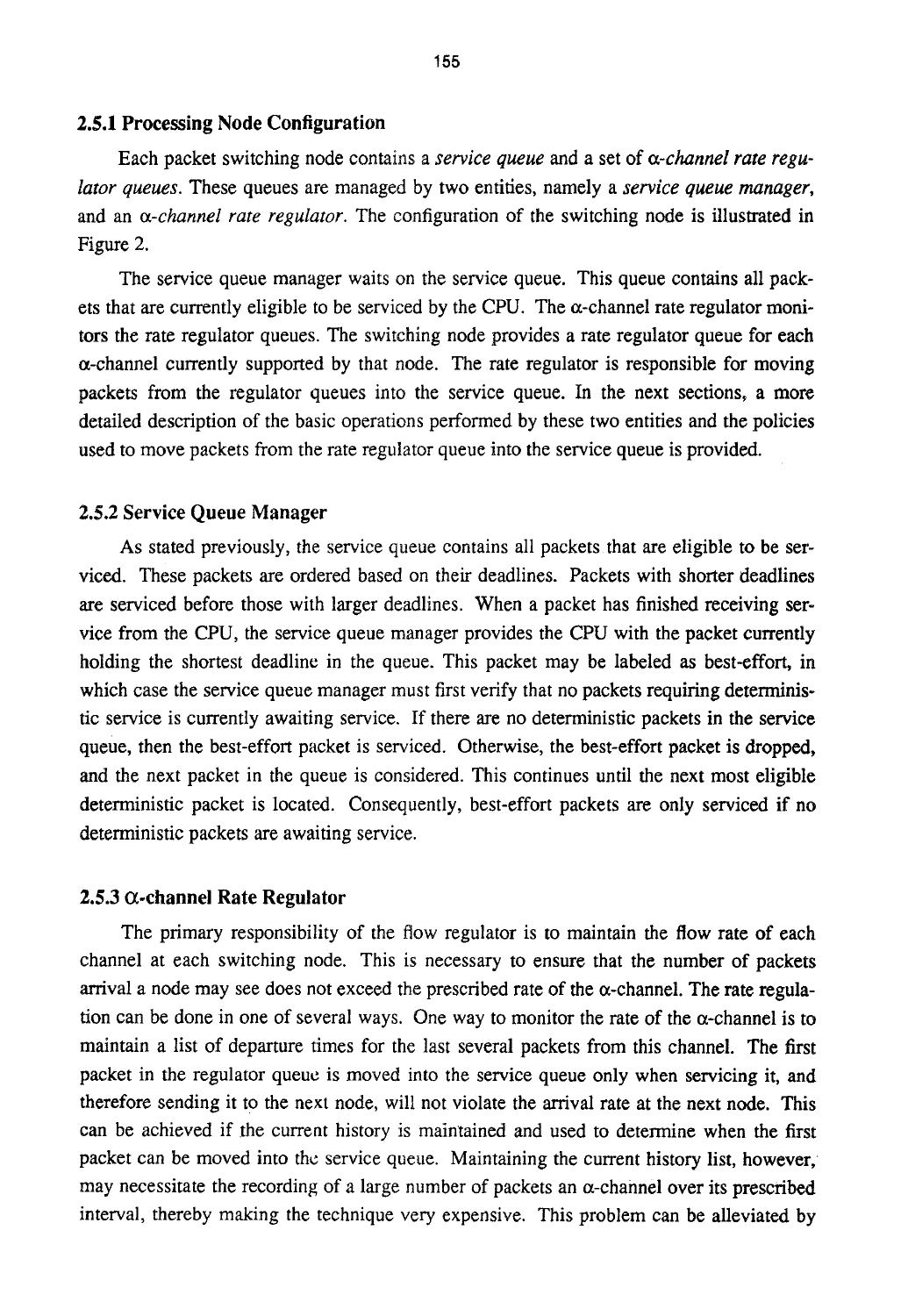observing that the source must obey its prescribed arrival rate. Consequently, maintaining the original relative gaps of these packets throughout the nodes along the muting path ensures that the prescribed arrival rate is not violated at any intermediate node. This method was adopted in our scheme.

The network entry point of the  $\alpha$ -channel keeps track of the elapsed time between each two consecutive packets. Each packet entering the network is then tagged by the corresponding elapsed time. This gapping information is used by the flow regulator to maintain the original time gap between two consecutive packets, This ensures that bursts of packets from the same  $\alpha$ -channel can not develop within the network. Consequently, the packet at the head of the the regulator queue is moved to the service queue only after the appropriate amount of gap time has elapsed since the previous packet of the same  $\alpha$ -channel was serviced. This mechanism ensures that the observed gaps among adjacent packets never decrease below their original values, thereby guaranteeing that no packet bursts that violates the prescribed arrival rate can develop.

#### 3 Simulation Implementation

In order to test the validity of the proposed scheme, a simulation model was developed. The simulation was written using CSIM, a simulation package that combines the C programming language and a library of routines to provide basic simulation functionalities [12]. The simulated network testbed consisted of an arbitrarily topology were each node had the same processing capacity. In this study, the links connecting nodes were assumed to have 0 propagation delay.

For each simulated node, two CSIM processes were created: one to handle the service queue maintainer requirements, and one to handle the flow regulator requirements. Additionally, each accepted channel was implemented as a CSIM process. Each channel was configured to simulate packet arrivals in one of the following ways: bursty, were all packets were sent one after the other, periodic, were packets were distributed evenly over the delay interval, and exponentially, where packets arrivals where generated from an exponential distribution.

The simulation experiment was run with several network topologies. Different  $\alpha$ channels with various real-time requirements and various arrival pattern were tested. These requirements as well as the arrival pattern were changed to exercise different load on the network and verify the on-time reliability of the scheme. The results obtained for the network configuration specified by Figure 3 are reported in Table 1. The results show that the required guarantees of the supported  $\alpha$ -channels were not violated. Furthermore, the observed guarantees of the statistical  $\alpha$ -channels most of the time exceeded their required guarantees. We are currently in the process of extensively investigating the performance of the scheme and the per node utilization. Further work is aimed at modifying the basic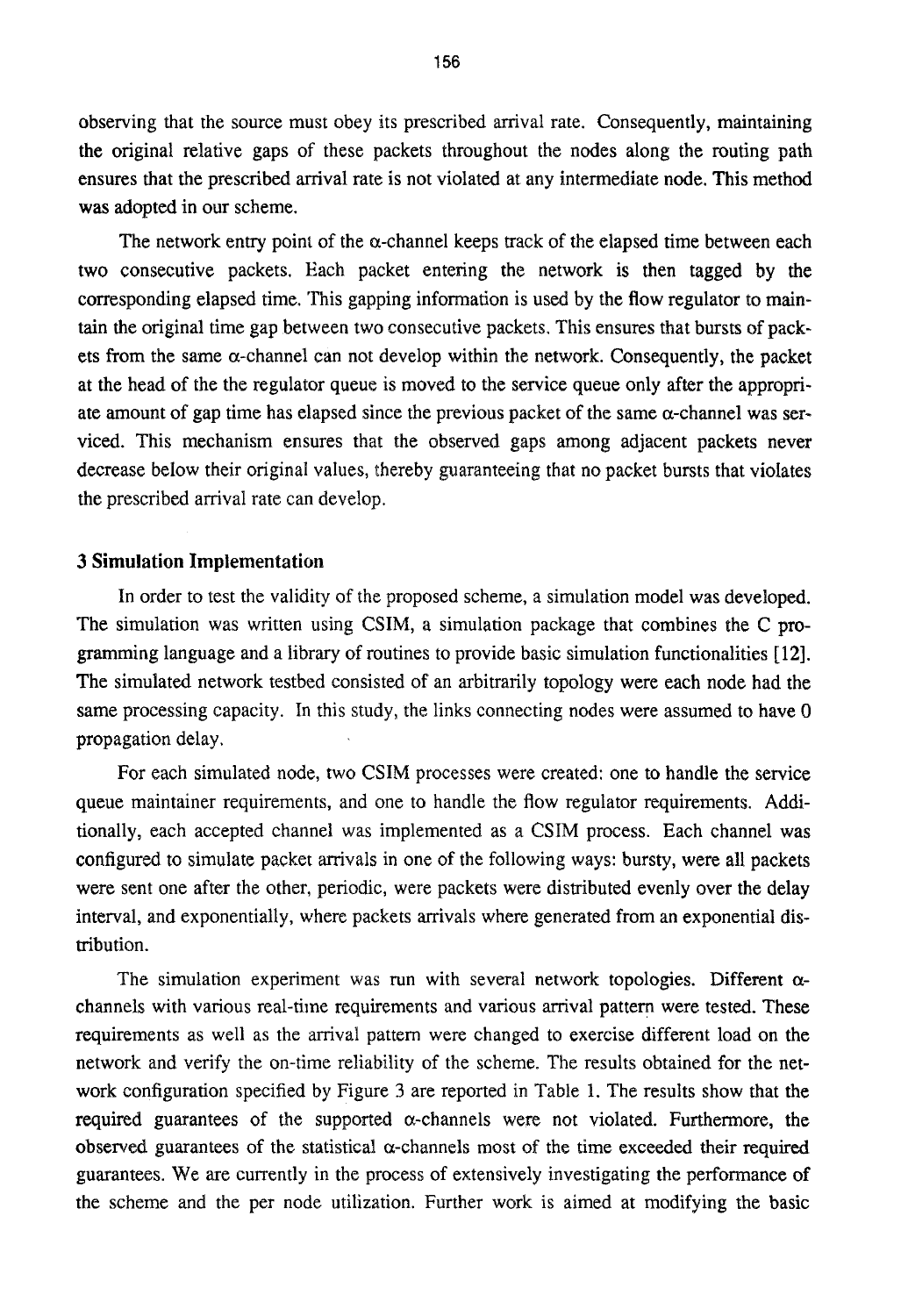scheme to support packets of variable size. In addition, we are currently investigating models to characterize the excess capacity of the switching nodes and ways of incorporating this information in determining the set of nodes that can support the  $\alpha$ -channel.

# **4 Conclusion**

In this paper, we introduced a network level abstraction called  $\alpha$ -channel to support the requirements of real-time applications. An  $\alpha$ -channel represents a simplex, end-to-end communication channel with guaranteed service characteristics, between two entities. We described the basic scheme that our model uses to verify the feasibility of accepting a new a-channel with guaranteed performance. A formal description of the proposed model and a proof sketch of its correctness was provided. In addition, the preliminary results from a simulation experiment implementing the basic functionalities of the proposed scheme and were presented. The results show that the guarantees of the supported  $\alpha$ -channels were preserved.

# **5 Bibliography**

- [1] Chen, T.M., and D.G., Messerschmitt, "Integrated Voice/Data Switching", IEEE Commun Mag., vol. 26, pp. 16-26, June 1988.
- [2] Postel, J., "Internet Protocol; DARPA Intemet Program Protocol Specification", RFC 791, September 1981.
- [3] Ferrari, D., and Verma, D., "A Scheme for Real-Time Channel Establishment in Wide-Area Networks", IEEE Journal on Selected Area of Communications, Vol. 8, No. 3, April 1990.
- [4] Parulkar, G.M., and Turner, J.S., "Towards a Framework for High Speed Communications in a Heterogeneous Networking Environment", in Proc. INFOCOM, Ottawa Canada, April 1989, pp. 655-688.
- [5] Zhang, L., "A New Architecture for Packet Switching Network Protocols", PhD. Thesis, Massachussetts Institute of Technology, July 17, 1989.
- [6] Anderson, D.P., Herrwich, R., and Shaefer, C., "SRP: A Resource Reservation Protocol for Guaranteed-Performance Communication in the Internet", Tech. Rept. No. TR-90-006, International Computer Science Institute, Berkeley, February 1990.
- [7] Field, B., and Znati, T., "Experimental Evaluation Of Transport Layer Protocols For Real-Time Applications", in Proceedings of the 16th Annual Conference on Local Computer Networks, Minneapolis, Minnesota, 1991.
- [8] Schwetman, H.D., "CSIM: A C-Based, Process-Oriented Simulation Language", *Microelectronics and Computer Technology Corporation,* Technical Report, PP-080- 85.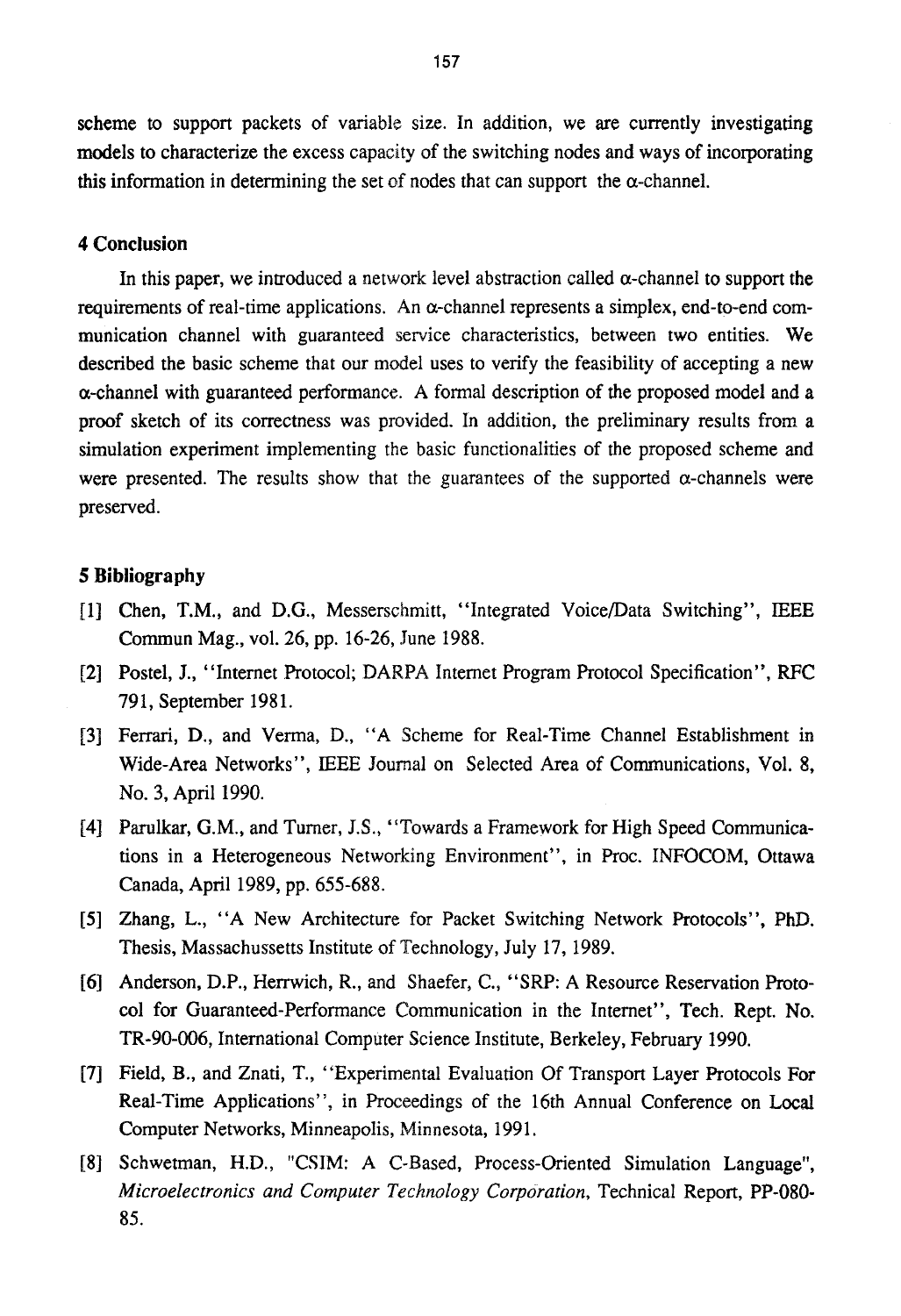

Figure 1- Worst case packet arrival pattern (channel i and k).



Figure 2- Configuration of a switching node.